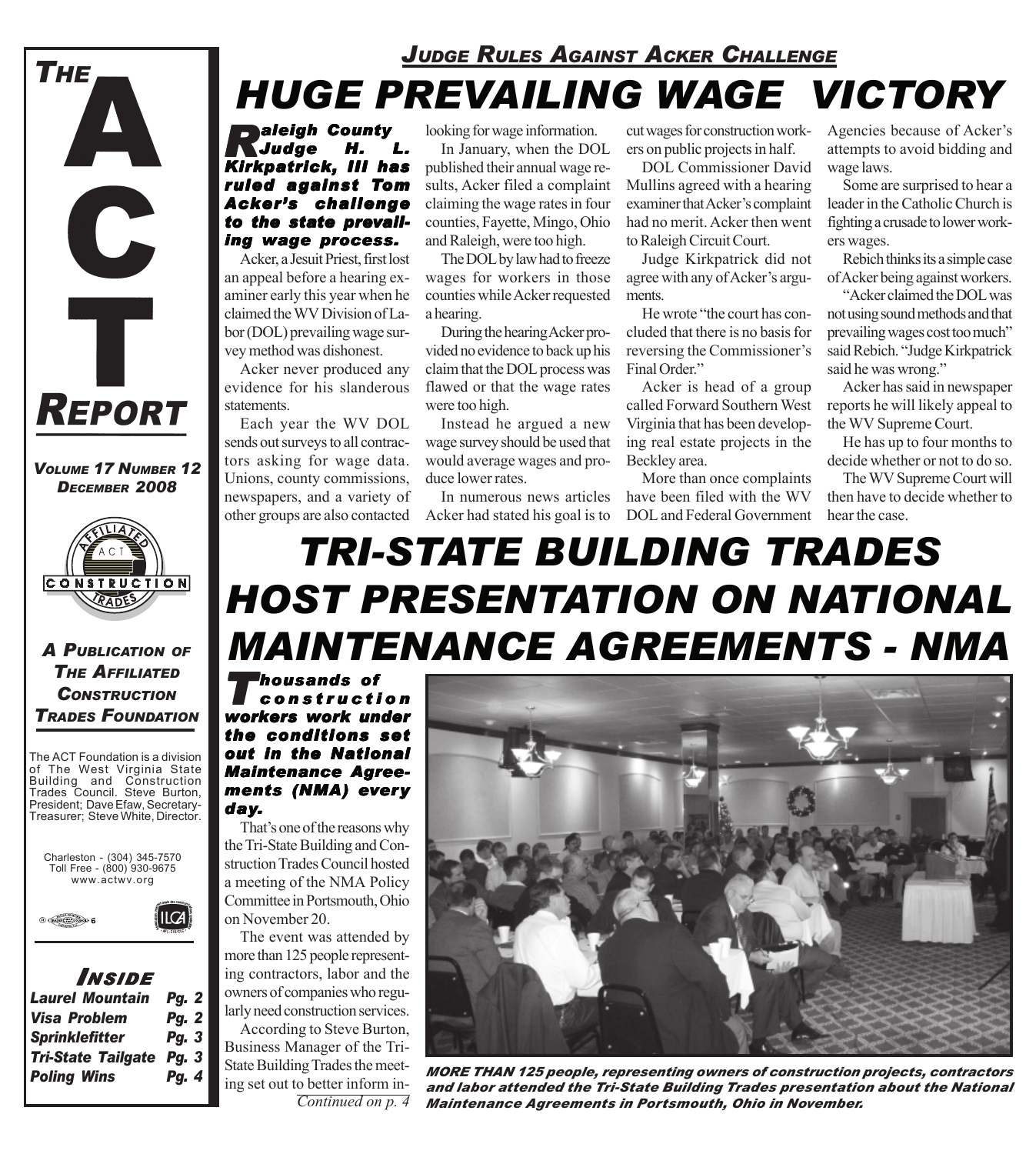#### *PAGE 2 THE ACT REPORT DECEMBER 2008*

### *65 TURBINES OK'D AT LAUREL MOUNTAIN SITE \$255 MILLION WIND PROJECT APPROVED*

#### *'he state Public<br>Service Com-<br>sion gave ap-* $S$ *ervice* mission gave *proval in late November for the Laurel Mountain Wind Project to be built in Randolph and Barbour Counties. Barbour Counties.*

The project will include 65 wind turbines and is estimated to cost \$255 million by project developers AES, LLC.

An agreement between Laurel Mountain and the North Central WV Building Trades insures that local union workers will get the jobs building the project.

A report commissioned by the ACT Foundation shows the construction phase of the project will create around 150 construction jobs with a payroll totaling more than \$10 million.

In addition another 150 related jobs from service and supply industries supporting the construction phase.

Although items like turbines, towers and blades come from out-of-state sources an estimated \$43 million in local sales would result from the project according to the report.

"The PSC approval of this

project means good jobs for our members and economic growth for our communities," said Natalie Stone, Executive Secretary of the North Central WV Building Trades.

Members of North Central had turned out for public hearings in support of the project. Council President Darwin Snyder also gave testimony before the PSC on the agreement to use local workers.

Other benefits from the project include state income and sales taxes, income for local businesses and at least \$450,000 in property taxes to the two counties each year.

Of course the generation of clean renewable electricity is also a big plus.

The project will be capable of generating between 125 and 132 megawatts of electricity.

An existing Allegheny Power transmission line passes through the mid point of the eight mile ridgeline where the turbines will be placed.

Opposition to the project had intervened in the hearings and focused on the size and noise of the turbines.

ton for three days in early August. The WV State Building Trades had intervened in support of the project and participated in the hearing.

According to Building Trades Attorney Vince Trivelli the approval includes some basic conditions which must be met by Laurel Mountain before the project can begin.

Laurel Mountain must file evidence that all permits, certificates or other conditions have been satisfied from a wide range of agencies such as U.S. Fish and Wildlife, West Virginia Division of Natural Resources, and the West Virginia State Historic Preservation Office, before starting construction.

During construction certain conditions to limit and control noise must be followed.

In addition Laurel Mountain has agreed to conduct post construction studies to assess the impact on birds and bats.

Construction is expected to start in Spring of 2009.



*THE LAUREL MOUNTAIN project will have 65 turbines similar to these currently in use on the Ned Power project in Grant County. The Ned Power Project is owned by a joint venture of Dominion Power and Shell WindEnergy. The first phase was completed this year and the second phase is under construction. Union construction workers have built the entire project.*

#### A hearing was held in Charles-

### *POSSIBLE VISA PROBLEM IN WEST VIRGINIA*

### *W est Virginian's don't want to work.*

That's the conclusion Green Meadow Services of Cross Lanes, West Virginia wanted the government to reach when they applied to get Visas for 12 workers.

But on closer examination by the Laborers District Council and ACT, the company's application for Visas appears to have problems.

First the landscaping company offered to pay a whopping one cent more than minimum wage.

Their advertisement this Fall for workers stated they didn't wanted people to start until next February. And the job is only temporary.

In order to apply applicants must have a resume, and they must fax their resume to the local Job Service office.

A resume? A fax machine? A

minimum wage job starting in sas used to import workers. February?

Get the picture?

It didn't take Henry Neal, Organizer for Laborers District Council long to figure out what was going on.

"They don't want anyone to apply for the job so they can import low wage workers from out-of-the country," said Neal.

Once the company shows the DOL no workers applied then they can press for the H-2B viNeal applied and got another

member to do so as well.

Then he asked the ACT Foundation to get involved.

The H2-B Visa program is set up by the Federal Government to allow employers to bring in foreign workers for non-agricultural jobs.

A look at H-2B applications to the U.S. DOL in 2007 found 292 of 327 foreign labor certification positions approved in West Virginia.

The wage used by Green Meadow actually meets the formal requirement to be based on the U.S. DOL Occupational Employment Statistics database for this job, skill level and geographic area.

The H-2B program is supposed to allow foreign workers only for jobs that are "one-time, seasonal, peakload or intermittent."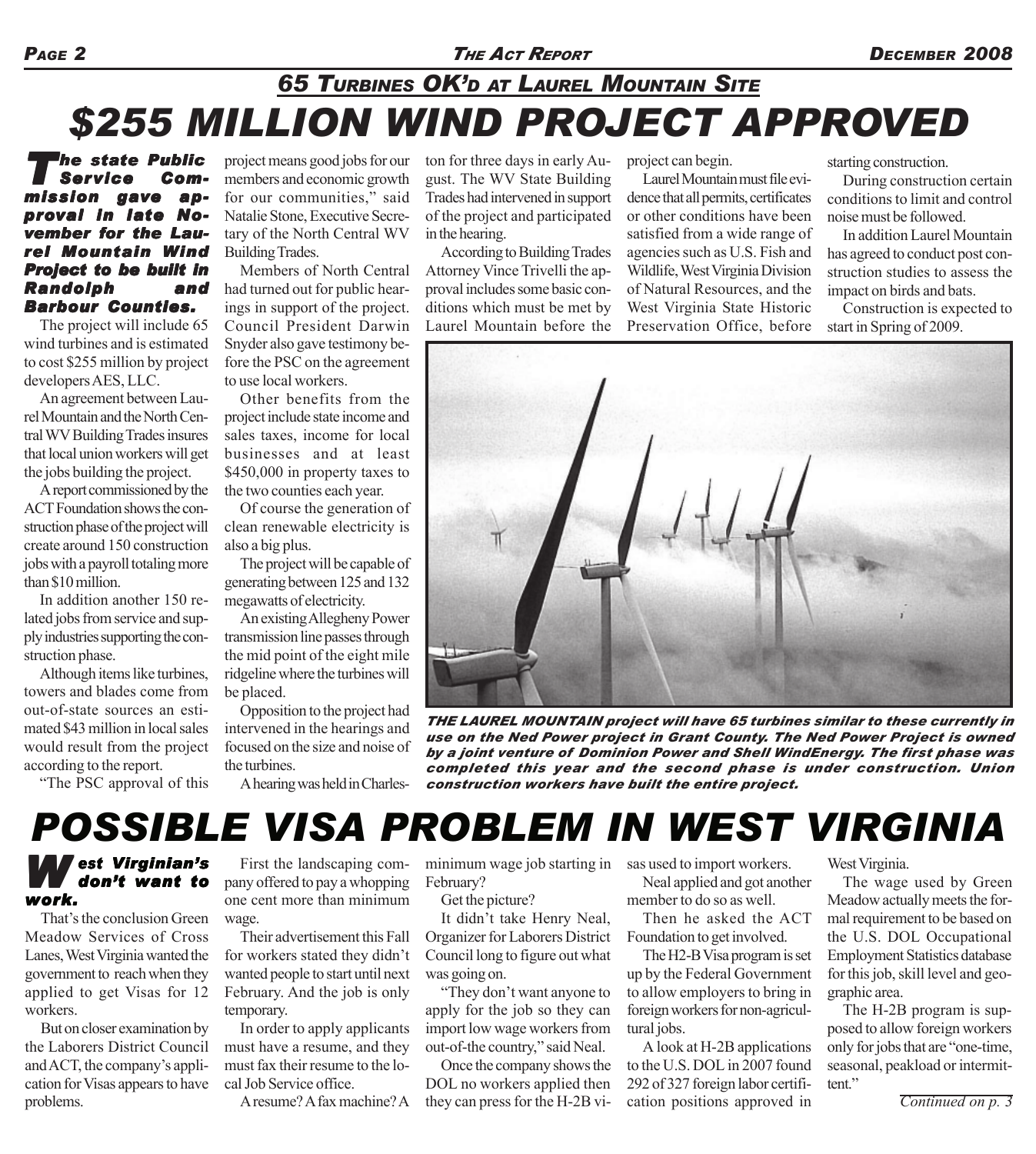## *SPRINKLERFITTERS LICENSE STARTS JANUARY 1 IN WEST VIRGINIA GRANDFATHER PROVISION IN EFFECT UNTIL JUNE 30, 2009*

### *T he process of process licensing Sprinklerfitters in WV is now well un- WV now underway.*

The WV State Fire Marshall is currently taking applications from workers who are already doing the work and can show their experience. No exam is required for those who get their license before July 1 of 2009.

Technically, starting January 1, 2009 anyone performing the work of a Sprinklerfitter must have a license and should have it with them on the job.

The Fire Marshall is the state authority charged with supervis-

ing Fire Protection Workers and tions. issuing licenses.

"We are working with the Fire Marshall's office to get all our members licensed," said Dave Ford, Business Agent for Sprinklerfitter Local 669.

Ford was the driving force behind the legislation in WV.

"We want to have competent people doing the work," said Ford. "And we want to keep up with other states like Ohio and have our members credentialed."

Individuals must be at least 18 years of age to apply for a Fire Protection Worker license and provide documentation of their work experience and certifica-

There are two basic type of licenses available, Sprinklerfitter Journeyman and Sprinklerfitter in Training.

The Sprinklefitter Journeyman License requires proof of at least 10,000 hours of sprinkler work experience and passage of the WV Journeyman Sprinkler Exam.

For the Sprinkler Fitter in Training license classification, applicants must provide proof of current enrollment in an apprenticeship or training program related to fire sprinklers and provide supporting documentation of employment and good stand-

ing. There is a "grandfather" clause in the law that permits individuals meeting the work experience requirement to skip the written exam, but they must apply before June 30, 2009. After that date, all applicants will be required to provide proof they have taken and passed the exam.

After January 1, anyone found performing fire protection work without a state license will be cited, and instructed how to get their license. If they continue to work unlicensed they are subject to misdemeanor charges, and upon conviction fines ranging from \$200 to \$5000 and jail time ranging from 30 days to one year.

Each day someone works without a license counts as a single offense with escalating penalties for each subsequent offense.

The West Virginia law is similar to Ohio in requiring fire protection work be done by licensed workers licensed by the Ohio State Fire Marshall.

#### *VISA*

#### *CONTINUED FROM P. 2*

However, this is the fourth year in a row that Green Meadow has made such H-2B request as a form of "temporary labor certification."

Green Meadow applied for 11 laborer/landscape workers for 2007, case number A-06340-17049; 11 laborer/landscape workers for 2006, case number A-05336-04261; and 10 laborer/landscape workers for 2005, case number 03413560.

In a letter to U.S. DOL offi-

Fire protection work as defined in WV Code means the installation, alteration, extension, maintenance or testing of all piping, materials and equipment inside a building in connection with fire protection systems that extinguish and control fires.

There are a number of exemptions to the licensing requirements.

People working on their own homes are not required to have a license.

Also employees of public utilities, manufacturing and mining companies don't need a license as long as they are working on their employers' property.

Those installing HVAC systems, working on outside water supply lines or in water treatment plants also don't need a license.

License application may be obtained on-line at www.firemarshal.wv.gov or by writing to Office of the State Fire Marshall, 1207 Quarrier Street, 2nd Floor, Charleston, WV, 25301 or by calling (304) 558- 2191.

cials calling for the denial of the visa applications ACT Director Steve White wrote "This form of regular application for the same kind of work and same approximate numbers of workers would not appear to meet the conditions of such jobs."

White went on to point out the period of time for employment, ten months, is the maximum allowed under the H-2B program.

"This length period, when combined with the obvious winter break period for this type of work, indicates the employer's needs are not actually temporary," commented White.

# *TRI-STATE HOSTS TAILGATE EVENT*



*ENJOYING A NOVEMBER 15 tailgate event at Marshall University sponsored by the Tri-State Building Trades and it's affiliated local unions are building trades members and Dr. Stephen Kopp, President of Marshall University. Kopp stopped by with family members to join the crowd. "We thank the many volunteers from all the affiliates for helping make this a fun event for friends and family," said Steve Burton, Tri-State Business Manager.*